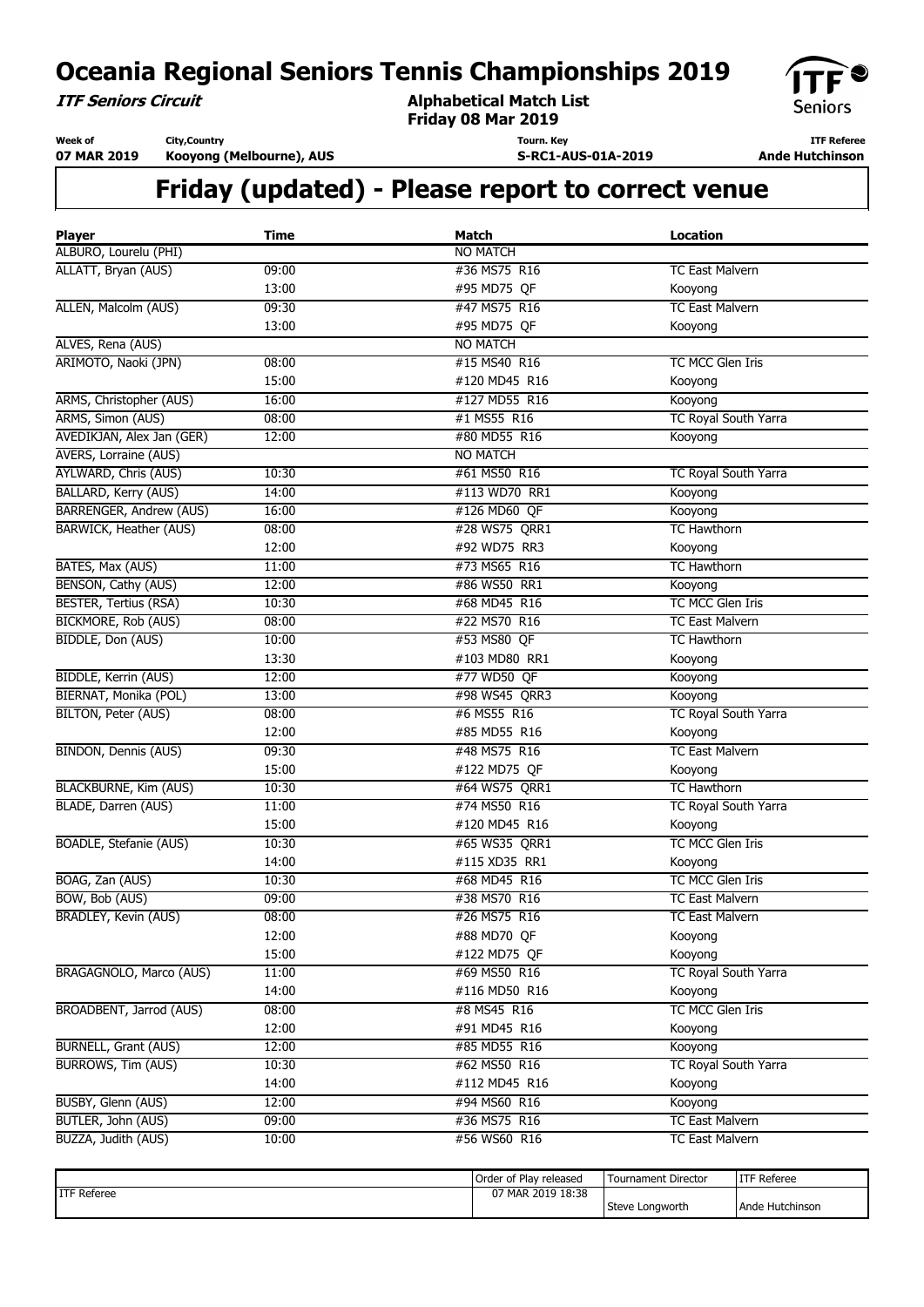**ITF Seniors Circuit**

**Alphabetical Match List Friday 08 Mar 2019**



**Week of 07 MAR 2019 City,Country**

**Kooyong (Melbourne), AUS**

**Tourn. Key S-RC1-AUS-01A-2019**

**ITF Referee Ande Hutchinson** 

| <b>Player</b>                 | <b>Time</b> | <b>Match</b>           | <b>Location</b>            |                    |  |
|-------------------------------|-------------|------------------------|----------------------------|--------------------|--|
| CADMAN, David (AUS)           | 08:00       | #23 MS70 R16           | <b>TC East Malvern</b>     |                    |  |
|                               | 12:00       | #90 MD70 QF            | Kooyong                    |                    |  |
| CAIN, Bryan (AUS)             |             | <b>NO MATCH</b>        |                            |                    |  |
| CALLANAN, Tim (AUS)           | 13:30       | #108 MD40 QF           | Kooyong                    |                    |  |
| CALLARD, Mike (NZL)           | 13:00       | #102 MD55 R16          | Kooyong                    |                    |  |
|                               | 16:00       | #129 XD55 R16          | Kooyong                    |                    |  |
| CAMPLING, Carol (AUS)         | 09:30       | #46 WS70 QRR1          | <b>TC Hawthorn</b>         |                    |  |
| CAPPARELLI, Tony (AUS)        | 08:00       | #15 MS40 R16           | TC MCC Glen Iris           |                    |  |
|                               | 13:30       | #108 MD40 QF           | Kooyong                    |                    |  |
| CARUANA, Peter (AUS)          | 10:00       | #50 MS50 R16           | TC Royal South Yarra       |                    |  |
|                               | 13:00       | #101 MD40 QF           | Kooyong                    |                    |  |
| CASSEL, Diane (AUS)           | 13:30       | #106 WD50 QF           | Kooyong                    |                    |  |
| CLARKSON, Anna (AUS)          |             | <b>NO MATCH</b>        |                            |                    |  |
| CONROY, Matthew (AUS)         | 09:00       | #33 MS40 R16           | TC MCC Glen Iris           |                    |  |
| COWLEY, Wayne (AUS)           | 08:00       | #21 MS65 R16           | <b>TC Hawthorn</b>         |                    |  |
|                               | 12:00       | #82 MD65 QF            | Kooyong                    |                    |  |
| COX, Arthur (AUS)             | 09:00       | #35 MS80 R16           | <b>TC Hawthorn</b>         |                    |  |
|                               | 13:30       | #104 MD80 RR1          | Kooyong                    |                    |  |
| <b>CRANSTON, Karen (NZL)</b>  | 10:00       | #57 WS55 R16           | <b>TC East Malvern</b>     |                    |  |
|                               | 13:30       | #106 WD50 QF           | Kooyong                    |                    |  |
|                               | 15:30       | #124 XD55 R16          | Kooyong                    |                    |  |
| CRUMP, Kevin (AUS)            | 10:00       | #52 MS80 QF            | <b>TC Hawthorn</b>         |                    |  |
|                               | 13:30       | #104 MD80 RR1          | Kooyong                    |                    |  |
| CYPRIEN, Kerryn (AUS)         | 09:00       | #37 WS50 RR1           | TC MCC Glen Iris           |                    |  |
| <b>CYPRIEN, Patrick (AUS)</b> | 11:30       | #76 MS55 R16           | TC Royal South Yarra       |                    |  |
|                               | 16:00       | #128 MD55 R16          | Kooyong                    |                    |  |
| DANCE, Stephen (AUS)          | 09:00       | #31 MS60 R16           | TC Royal South Yarra       |                    |  |
|                               | 12:00       | #93 MD60 QF            | Kooyong                    |                    |  |
| DAVEY, Roger (AUS)            | 12:00       | #90 MD70 QF            | Kooyong                    |                    |  |
| DAVIS, Ian (AUS)              | 09:30       | #48 MS75 R16           | <b>TC East Malvern</b>     |                    |  |
|                               | 15:00       | #122 MD75 QF           | Kooyong                    |                    |  |
| DE GOUY, Gilles (NZL)         | 08:00       | #9 MS45 R16            | TC MCC Glen Iris           |                    |  |
| DEMUTH, Cushla (AUS)          | 09:30       | #45 WS70 QRR1          | <b>TC Hawthorn</b>         |                    |  |
|                               | 14:00       | #113 WD70 RR1          | Kooyong                    |                    |  |
| DESTRADI, Steve (AUS)         | 11:00       | #75 MS50 R16           | TC Royal South Yarra       |                    |  |
|                               | 14:00       | #111 MD50 R16          | Kooyong                    |                    |  |
| DEUTSCH-WATSON, Ulrike (AUS)  | 12:00       | #77 WD50 QF            | Kooyong                    |                    |  |
| DICK, Ken (AUS)               | 12:00       | #81 MD65 QF            | Kooyong                    |                    |  |
| DODSON, Richard (AUS)         | 08:00       | #10 MS45 R16           | TC MCC Glen Iris           |                    |  |
| DUFFY-BURGESS, Marietta (NZL) | 13:30       | #107 WD60 QF           | Kooyong                    |                    |  |
|                               | 16:00       | #129 XD55 R16          | Kooyong                    |                    |  |
| EADES, Mark (AUS)             | 14:00       | #114 XD35 RR1          | Kooyong                    |                    |  |
| EADES, Melanie (AUS)          | 14:00       | #114 XD35 RR1          | Kooyong                    |                    |  |
| ELIAS, Esteban (CHI)          | 08:00       | #12 MS45 R16           | TC MCC Glen Iris           |                    |  |
| ELLEY, Jeanette (NZL)         | 10:00       | #56 WS60 R16           | <b>TC East Malvern</b>     |                    |  |
|                               | 13:30       | #105 WD50 R16          | Kooyong                    |                    |  |
| ERAKOVIC, Stevan (AUS)        | 14:30       | #119 MD60 QF           | Kooyong                    |                    |  |
| EVANS, Mike (AUS)             | 12:00       | #89 MD70 QF            | Kooyong                    |                    |  |
|                               | 15:30       | #125 MD60 R16          | Kooyong                    |                    |  |
| EVANS, Ronald (AUS)           | 12:00       | #94 MS60 R16           | Kooyong                    |                    |  |
|                               |             | Order of Play released | <b>Tournament Director</b> | <b>ITF Referee</b> |  |
| <b>ITF Referee</b>            |             | 07 MAR 2019 18:38      |                            |                    |  |
|                               |             |                        | Steve Longworth            | Ande Hutchinson    |  |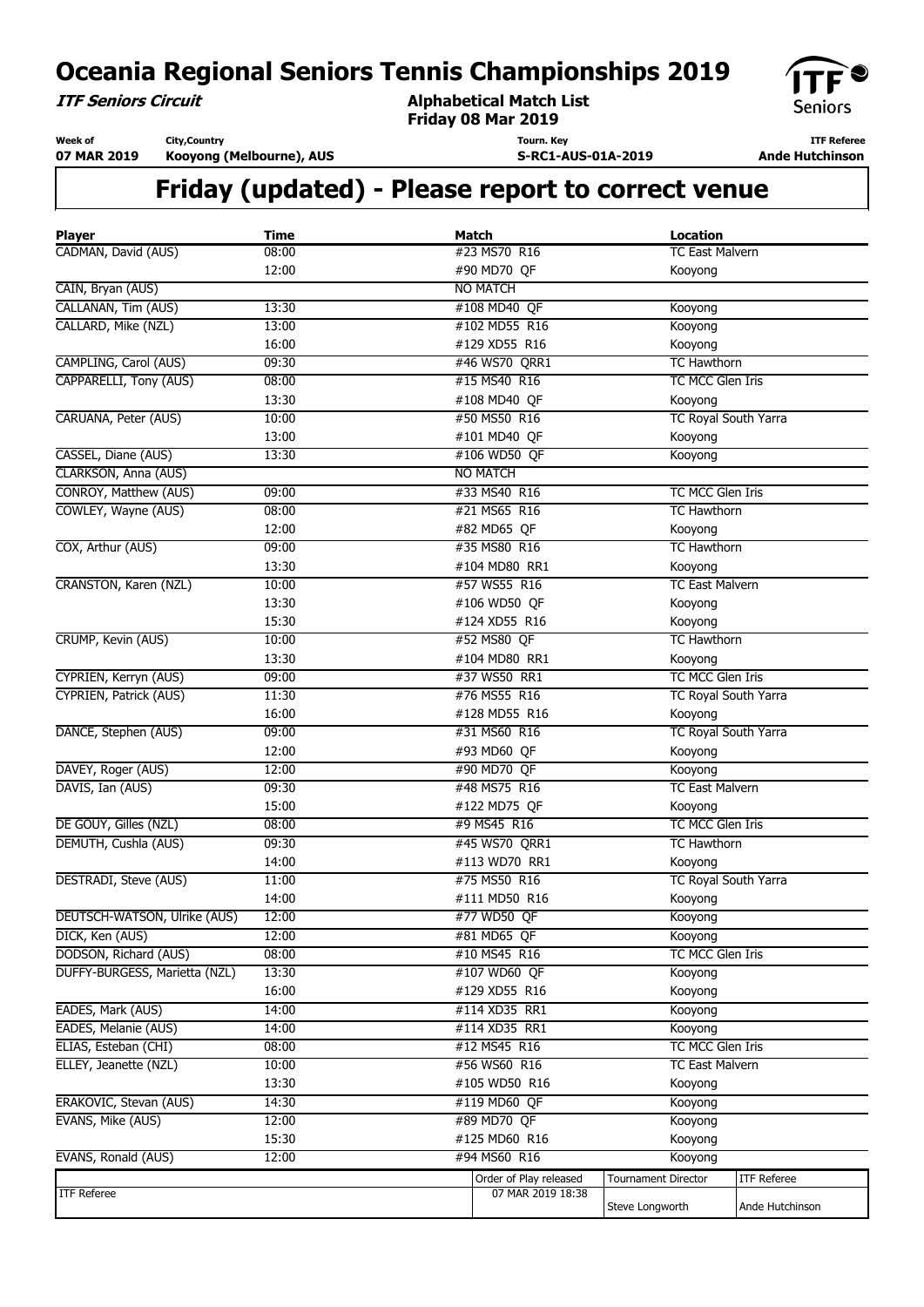**ITF Seniors Circuit**

**Alphabetical Match List Friday 08 Mar 2019**



**Week of 07 MAR 2019 City,Country Kooyong (Melbourne), AUS**

**Tourn. Key S-RC1-AUS-01A-2019**

**ITF Referee Ande Hutchinson** 

| <b>Player</b>                       | <b>Time</b> | <b>Match</b>           | <b>Location</b>                 |                    |
|-------------------------------------|-------------|------------------------|---------------------------------|--------------------|
| EVERETT, Rosemary (AUS)             | 15:30       | #123 XD55 R16          | Kooyong                         |                    |
| FASCIANI, Gino (AUS)                |             | <b>NO MATCH</b>        |                                 |                    |
| FAUX, Bert (AUS)                    | 12:00       | #90 MD70 QF            | Kooyong                         |                    |
| FERGUSON, Bruce (AUS)               | 08:00       | #7 MS55 R16            | TC Royal South Yarra            |                    |
|                                     | 16:00       | #127 MD55 R16          | Kooyong                         |                    |
| FERGUSON, Maya (AUS)                | 13:30       | #105 WD50 R16          | Kooyong                         |                    |
| FERGUSON, Paul (AUS)                |             | <b>NO MATCH</b>        |                                 |                    |
| FERGUSON, Sue (AUS)                 | 13:30       | #105 WD50 R16          | Kooyong                         |                    |
| FIDLER, Julie (AUS)                 | 13:30       | #106 WD50 QF           | Kooyong                         |                    |
| FILDES, John (AUS)                  | 09:00       | #35 MS80 R16           | <b>TC Hawthorn</b>              |                    |
|                                     | 13:30       | #103 MD80 RR1          | Kooyong                         |                    |
| FINE, Stephen (AUS)                 | 08:00       | #19 MS65 R16           | <b>TC Hawthorn</b>              |                    |
| FOOT, Steven (AUS)                  | 12:00       | #91 MD45 R16           | Kooyong                         |                    |
| FORD, Michael (AUS)                 | 13:00       | #97 MS60 R16           | Kooyong                         |                    |
|                                     | 16:00       | #126 MD60 QF           | Kooyong                         |                    |
| FOSTER, Brenda (AUS)                | 12:00       | #77 WD50 QF            | Kooyong                         |                    |
| FUNTERA, Ramon (AUS)                | 08:00       | #23 MS70 R16           | <b>TC East Malvern</b>          |                    |
| GALLARDO, Roberto (ESP)             | 08:00       | #10 MS45 R16           | TC MCC Glen Iris                |                    |
| GAMBARO, Dom (AUS)                  | 08:00       | #3 MS55 R16            | TC Royal South Yarra            |                    |
| GARD, Peter (AUS)                   | 08:00       | #4 MS55 R16            | TC Royal South Yarra            |                    |
|                                     | 12:00       | #79 MD55 R16           | Kooyong                         |                    |
|                                     | 15:30       | #123 XD55 R16          | Kooyong                         |                    |
| GEMMEL, Isabelle (GER)              |             | <b>NO MATCH</b>        |                                 |                    |
| GIANNAKOPOULOS, Demetra (AUS) 12:00 |             | #86 WS50 RR1           | Kooyong                         |                    |
| GILL, John (AUS)                    |             | <b>NO MATCH</b>        |                                 |                    |
| GISCA, Vladimir (AUS)               | 14:00       | #111 MD50 R16          | Kooyong                         |                    |
| GODDARD, Sara (AUS)                 |             | <b>NO MATCH</b>        |                                 |                    |
| GORDON, Mary (AUS)                  | 12:00       | #92 WD75 RR3           | Kooyong                         |                    |
| GRANT, John (AUS)                   | 08:00       | #1 MS55 R16            | TC Royal South Yarra            |                    |
|                                     | 14:00       | #111 MD50 R16          | Kooyong                         |                    |
|                                     | 16:00       | #128 MD55 R16          | Kooyong                         |                    |
| GREAVES, Brian (AUS)                | 10:00       | #53 MS80 QF            | <b>TC Hawthorn</b>              |                    |
|                                     | 13:30       | #104 MD80 RR1          | Kooyong                         |                    |
| GREEN, Kevin (AUS)                  | 09:30       | #47 MS75 R16           | <b>TC East Malvern</b>          |                    |
|                                     | 13:00       | #95 MD75 QF            | Kooyong                         |                    |
| GRIFFITH, Lou (AUS)                 | 14:30       | #118 WD70 RR1          | Kooyong                         |                    |
| HABEL, Ronnie (AUS)                 | 12:00       | #84 MD65 R16           | Kooyong                         |                    |
| HADDON, Joanne (AUS)                |             | <b>NO MATCH</b>        |                                 |                    |
| HAINES, Brett Edward (AUS)          | 14:00       | #110 MD50 R16          | Kooyong                         |                    |
| HAINES, Rob (AUS)                   | 08:00       | #24 MS70 R16           | <b>TC East Malvern</b>          |                    |
|                                     | 12:00       | #89 MD70 QF            | Kooyong                         |                    |
| HALL, Robert (AUS)                  | 08:00       | #25 MS75 R16           | <b>TC East Malvern</b>          |                    |
|                                     | 15:00       | #122 MD75 QF           | Kooyong                         |                    |
| HAMPTON, Peter (NZL)                | 16:00       | #126 MD60 QF           |                                 |                    |
| HANBURY-BROWN, Robert (AUS)         | 09:00       | #30 MS60 R16           | Kooyong<br>TC Royal South Yarra |                    |
|                                     |             | #79 MD55 R16           |                                 |                    |
|                                     | 12:00       |                        | Kooyong                         |                    |
|                                     | 14:30       | #119 MD60 QF           | Kooyong                         |                    |
| HANCY, Judy (AUS)                   | 12:00       | #92 WD75 RR3           | Kooyong                         |                    |
| HANSSEN, Anton (AUS)                | 13:00       | #100 MD45 R16          | Kooyong                         |                    |
| HARDY, Mark (AUS)                   | 13:00       | #102 MD55 R16          | Kooyong                         |                    |
|                                     |             | Order of Play released | <b>Tournament Director</b>      | <b>ITF Referee</b> |
| <b>ITF Referee</b>                  |             | 07 MAR 2019 18:38      | Steve Longworth                 | Ande Hutchinson    |
|                                     |             |                        |                                 |                    |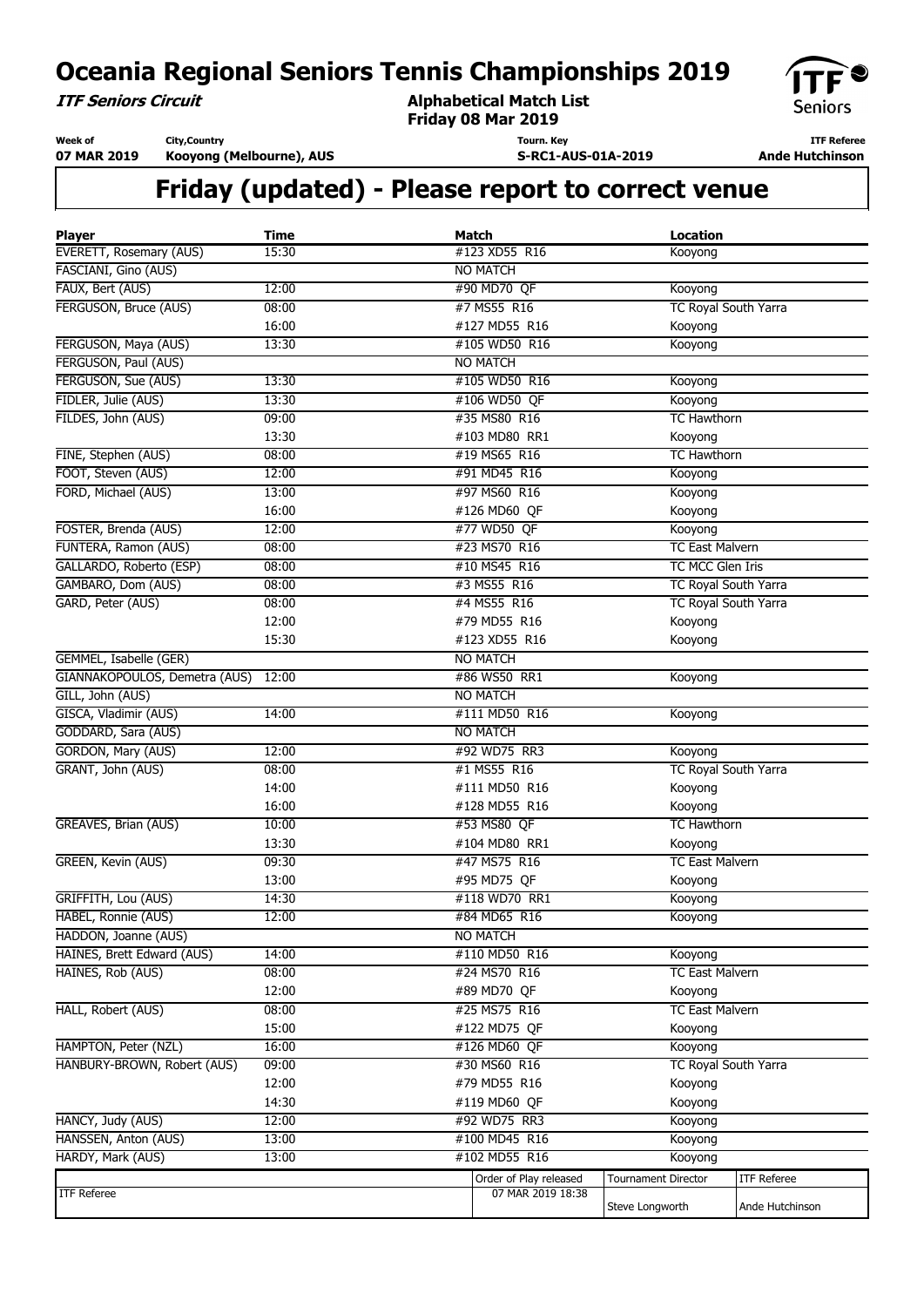**ITF Seniors Circuit**

**Alphabetical Match List Friday 08 Mar 2019**



**Week of 07 MAR 2019** **City,Country Kooyong (Melbourne), AUS**

**Tourn. Key S-RC1-AUS-01A-2019**

**ITF Referee Ande Hutchinson** 

| <b>Player</b>               | <b>Time</b> | <b>Match</b>           | <b>Location</b>             |                    |
|-----------------------------|-------------|------------------------|-----------------------------|--------------------|
| HARRINGTON, Jai (AUS)       | 10:30       | #68 MD45 R16           | TC MCC Glen Iris            |                    |
|                             | 14:00       | #114 XD35 RR1          | Kooyong                     |                    |
| HARRISON, Wendy (AUS)       | 16:00       | #129 XD55 R16          | Kooyong                     |                    |
| HASIOTIS, Arthur (AUS)      | 15:00       | #121 MD40 QF           | Kooyong                     |                    |
| HASSETT, David (AUS)        | 12:00       | #87 MS40 R16           | Kooyong                     |                    |
| HASSETT, Wayne (AUS)        |             | <b>NO MATCH</b>        |                             |                    |
| HAYSHAM-WEIDNER, Troy (AUS) |             | <b>NO MATCH</b>        |                             |                    |
| HENNI, Abdel-Wahid (ALG)    | 10:00       | #51 MS35 R16           | TC MCC Glen Iris            |                    |
| HILL, Michelle (AUS)        | 10:30       | #67 WS55 R16           | <b>TC East Malvern</b>      |                    |
| HOBSON, Terry (AUS)         | 09:00       | #32 MS60 R16           | TC Royal South Yarra        |                    |
| HOGHTON, Kylie (AUS)        | 13:00       | #98 WS45 QRR3          | Kooyong                     |                    |
| HOLCOMBE, Greg (AUS)        | 12:00       | #82 MD65 QF            | Kooyong                     |                    |
| HOLCOMBE, Helen (AUS)       | 14:30       | #117 WD65 RR3          | Kooyong                     |                    |
| HOOPER, Allen (AUS)         | 08:00       | #18 MS65 R16           | <b>TC Hawthorn</b>          |                    |
|                             | 12:00       | #84 MD65 R16           | Kooyong                     |                    |
| HOOPPELL, Judy (AUS)        | 13:00       | #96 WD50 QF            | Kooyong                     |                    |
| HOWARD, Michael (AUS)       | 08:00       | #16 MS65 R16           | <b>TC Hawthorn</b>          |                    |
|                             | 12:00       | #83 MD65 QF            | Kooyong                     |                    |
| HOWES, Bob (AUS)            |             | <b>NO MATCH</b>        |                             |                    |
| HOWES, Wanda (AUS)          | 13:00       | #96 WD50 QF            | Kooyong                     |                    |
| <b>HUGHES, Robert (AUS)</b> | 12:00       | #88 MD70 QF            | Kooyong                     |                    |
| ILOTT, Matt (AUS)           | 11:00       | #74 MS50 R16           | <b>TC Royal South Yarra</b> |                    |
| ISHIMARU, Akira (JPN)       | 08:00       | #27 MS75 R16           | <b>TC East Malvern</b>      |                    |
| JABBOUR, Nabil (AUS)        | 09:00       | #38 MS70 R16           | <b>TC East Malvern</b>      |                    |
| JARMAN, Ian (AUS)           | 08:00       | #6 MS55 R16            | TC Royal South Yarra        |                    |
|                             | 16:00       | #128 MD55 R16          | Kooyong                     |                    |
| JENKINS, Peter (AUS)        | 08:00       | #18 MS65 R16           | <b>TC Hawthorn</b>          |                    |
|                             | 12:00       | #83 MD65 QF            | Kooyong                     |                    |
| JENSEN, Noel (AUS)          | 09:30       | #40 MS60 R16           | TC Royal South Yarra        |                    |
| JOHNS, Jan (AUS)            | 11:00       | #71 WS70 QRR1          | <b>TC Hawthorn</b>          |                    |
|                             | 14:30       | #118 WD70 RR1          | Kooyong                     |                    |
| JOVANOVIC, Igor (AUS)       | 11:00       | #75 MS50 R16           | <b>TC Royal South Yarra</b> |                    |
| JUNGWIRTH, Tamara (AUS)     |             | <b>NO MATCH</b>        |                             |                    |
| KELLEN, Sharon (AUS)        |             | <b>NO MATCH</b>        |                             |                    |
| KELLER, Peter (AUS)         | 08:00       | #26 MS75 R16           | <b>TC East Malvern</b>      |                    |
| KERSLEY, Tyson (AUS)        |             | <b>NO MATCH</b>        |                             |                    |
| KING, Mary (AUS)            |             | <b>NO MATCH</b>        |                             |                    |
| KIRBY, Alan (AUS)           | 09:30       | #49 MS70 R16           | <b>TC East Malvern</b>      |                    |
| KRONK, Dennis (AUS)         | 08:00       | #20 MS65 R16           | <b>TC Hawthorn</b>          |                    |
|                             | 12:00       | #82 MD65 QF            | Kooyong                     |                    |
|                             | 14:30       | #119 MD60 QF           | Kooyong                     |                    |
| KURTI, Agim (AUS)           |             | <b>NO MATCH</b>        |                             |                    |
| KYPRIOTIS, George (AUS)     | 08:00       | #8 MS45 R16            | TC MCC Glen Iris            |                    |
|                             | 12:00       | #91 MD45 R16           | Kooyong                     |                    |
| LAWRENCE, John (NZL)        | 08:00       | #29 MS60 R16           | TC Royal South Yarra        |                    |
|                             | 13:30       | #109 MD55 R16          | Kooyong                     |                    |
|                             | 15:30       | #124 XD55 R16          | Kooyong                     |                    |
| LIM, Justin (AUS)           | 15:00       | #121 MD40 QF           | Kooyong                     |                    |
| LOF, Lennart (SWE)          | 09:00       | #39 MS65 R16           | <b>TC Hawthorn</b>          |                    |
|                             | 12:00       | #81 MD65 QF            | Kooyong                     |                    |
|                             |             | Order of Play released | <b>Tournament Director</b>  | <b>ITF Referee</b> |
| <b>ITF Referee</b>          |             | 07 MAR 2019 18:38      |                             |                    |
|                             |             |                        | Steve Longworth             | Ande Hutchinson    |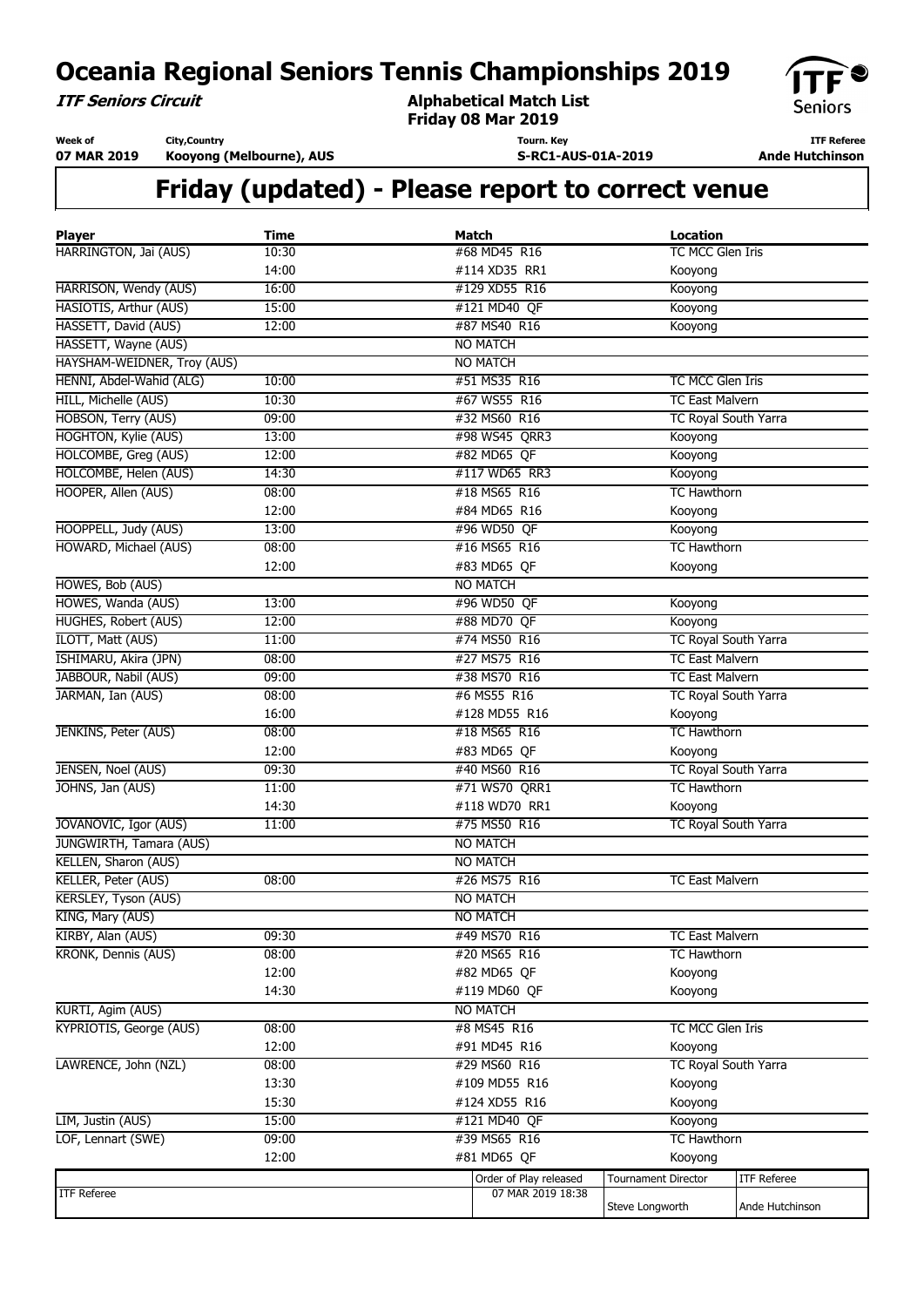**ITF Seniors Circuit**

**Alphabetical Match List Friday 08 Mar 2019**



**Week of 07 MAR 2019** **City,Country Kooyong (Melbourne), AUS**

**Tourn. Key S-RC1-AUS-01A-2019**

**ITF Referee Ande Hutchinson** 

| <b>Player</b>                   | <b>Time</b> | Match           | <b>Location</b>        |
|---------------------------------|-------------|-----------------|------------------------|
| LONGRIDGE, Ben (AUS)            | 14:00       | #115 XD35 RR1   | Kooyong                |
| LOS SANTOS, Juan (AUS)          | 12:00       | #89 MD70 QF     | Kooyong                |
| LOVEGROVE, Warren (NZL)         | 14:00       | #112 MD45 R16   | Kooyong                |
| MACCOLL, Cameron (AUS)          | 13:00       | #100 MD45 R16   | Kooyong                |
| <b>MACFARLANE, Stuart (AUS)</b> | 12:00       | #81 MD65 QF     | Kooyong                |
| MACK, Phil (AUS)                | 13:00       | #100 MD45 R16   | Kooyong                |
| MADDERN, Dennis (AUS)           | 08:00       | #17 MS65 R16    | <b>TC Hawthorn</b>     |
|                                 | 12:00       | #81 MD65 QF     | Kooyong                |
| MADDISON, Jan (AUS)             | 09:30       | #45 WS70 QRR1   | <b>TC Hawthorn</b>     |
|                                 | 14:00       | #113 WD70 RR1   | Kooyong                |
| MANSFIELD, John (AUS)           | 10:00       | #52 MS80 OF     | <b>TC Hawthorn</b>     |
|                                 | 13:30       | #103 MD80 RR1   | Kooyong                |
| MARTIN, Jonathan (AUS)          | 08:00       | #12 MS45 R16    | TC MCC Glen Iris       |
|                                 | 10:30       | #68 MD45 R16    | TC MCC Glen Iris       |
| MATHESON, Brad (AUS)            | 08:00       | #2 MS55 R16     | TC Royal South Yarra   |
|                                 | 12:00       | #80 MD55 R16    | Kooyong                |
| MATHEW, Ashok (AUS)             | 09:00       | #33 MS40 R16    | TC MCC Glen Iris       |
|                                 | 13:30       | #108 MD40 QF    | Kooyong                |
| MAZO, Leonid (RUS)              | 09:30       | #44 MS40 R16    | TC MCC Glen Iris       |
|                                 | 13:00       | #101 MD40 QF    | Kooyong                |
| MCCLAY, Gavin (NZL)             |             | <b>NO MATCH</b> |                        |
| MCGHIE, Norma (AUS)             |             | <b>NO MATCH</b> |                        |
| MCINNES, Steven (AUS)           | 09:00       | #31 MS60 R16    | TC Royal South Yarra   |
| MCKELLAR, Vivienne (AUS)        | 10:00       | #55 WS60 R16    | <b>TC East Malvern</b> |
|                                 | 13:30       | #107 WD60 QF    | Kooyong                |
| MCKENZIE, Rod (AUS)             | 10:30       | #61 MS50 R16    | TC Royal South Yarra   |
|                                 | 14:00       | #116 MD50 R16   | Kooyong                |
| MCLEAN, Belinda (AUS)           |             | <b>NO MATCH</b> |                        |
| MCLELLAN, Terry (AUS)           |             | <b>NO MATCH</b> |                        |
| MCNAMARA, John (AUS)            | 10:00       | #51 MS35 R16    | TC MCC Glen Iris       |
|                                 | 13:00       | #101 MD40 QF    | Kooyong                |
| MECKLENBURG, Denis (GER)        | 13:00       | #99 MS40 R16    | Kooyong                |
| MEGGS, Jill (AUS)               | 12:00       | #77 WD50 QF     | Kooyong                |
|                                 | 15:30       | #124 XD55 R16   | Kooyong                |
| MEICHSNER, Barbara (AUS)        | 10:30       | #64 WS75 QRR1   | <b>TC Hawthorn</b>     |
|                                 | 14:00       | #113 WD70 RR1   | Kooyong                |
| MIDDLETON, Brad (AUS)           | 08:00       | #7 MS55 R16     | TC Royal South Yarra   |
|                                 | 13:00       | #102 MD55 R16   | Kooyong                |
| MIHELYI, Dennis (AUS)           | 15:30       | #125 MD60 R16   | Kooyong                |
| MIJIC, Danijela (AUS)           | 10:30       | #66 WS35 QRR3   | TC MCC Glen Iris       |
|                                 | 14:00       | #114 XD35 RR1   | Kooyong                |
| MITTERMAIR, Bob (AUS)           | 12:00       | #85 MD55 R16    | Kooyong                |
| MOSER, Frank (GER)              | 09:30       | #43 MS40 R16    | TC MCC Glen Iris       |
| MURPHY, Julie (AUS)             | 13:00       | #96 WD50 QF     | Kooyong                |
| MYERS, Eddie (AUS)              | 08:00       | #4 MS55 R16     | TC Royal South Yarra   |
| MYERS, Stephen (AUS)            | 09:30       | #40 MS60 R16    | TC Royal South Yarra   |
| NEKRASOVA, Tatiana (RUS)        | 10:30       | #67 WS55 R16    | <b>TC East Malvern</b> |
|                                 | 15:30       | #123 XD55 R16   | Kooyong                |
| NGAUORA, Noa (AUS)              | 13:30       | #109 MD55 R16   | Kooyong                |
|                                 |             |                 |                        |

|                     | Order of Play released | Tournament Director | ITF Referee         |
|---------------------|------------------------|---------------------|---------------------|
| <b>IITF Referee</b> | MAR 2019 18:38         |                     |                     |
|                     |                        | Steve Longworth     | Hutchinson<br>⊥Ande |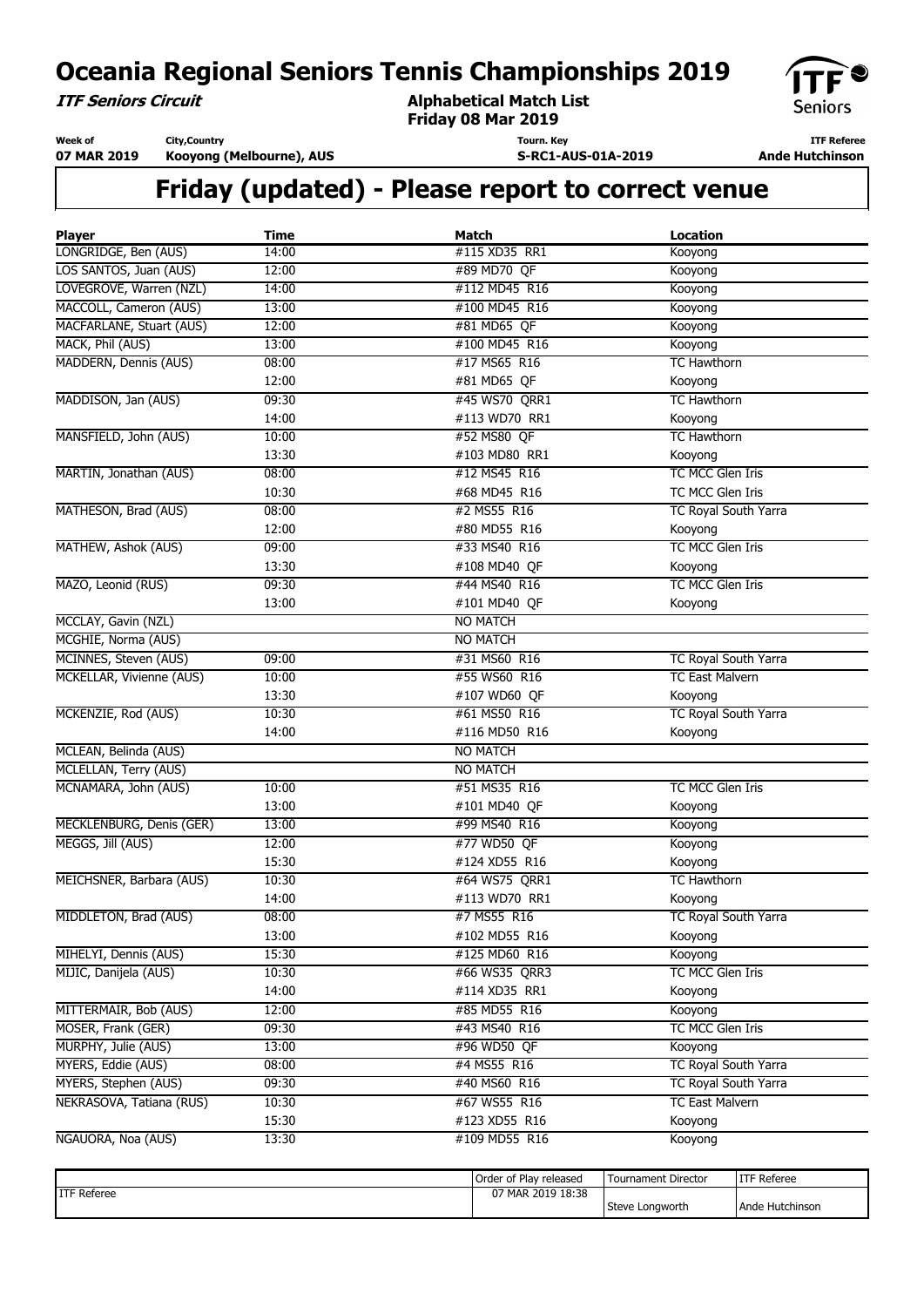**ITF Seniors Circuit**

**Alphabetical Match List Friday 08 Mar 2019**

**Tourn. Key**

**S-RC1-AUS-01A-2019**



**ITF Referee Ande Hutchinson** 

**Week of 07 MAR 2019 City,Country**

**Kooyong (Melbourne), AUS**

| <b>Player</b>                                 | <b>Time</b> | <b>Match</b>                                | <b>Location</b>            |                    |
|-----------------------------------------------|-------------|---------------------------------------------|----------------------------|--------------------|
| NIELSEN, Howard (AUS)                         | 08:00       | #19 MS65 R16                                | <b>TC Hawthorn</b>         |                    |
|                                               | 12:00       | #84 MD65 R16                                | Kooyong                    |                    |
| NOBECHI, Hayato (JPN)                         | 10:30       | #63 MS35 R16                                | TC MCC Glen Iris           |                    |
| NOBLE, Phillip (AUS)                          | 14:00       | #116 MD50 R16                               | Kooyong                    |                    |
| NORDSTROM, Per (HKG)                          | 09:00       | #34 MS40 R16                                | TC MCC Glen Iris           |                    |
|                                               | 13:00       | #101 MD40 QF                                | Kooyong                    |                    |
| NOVAS, Anabela (AUS)                          | 09:00       | #37 WS50 RR1                                | TC MCC Glen Iris           |                    |
|                                               | 13:00       | #96 WD50 QF                                 | Kooyong                    |                    |
| O'MALLEY, Stephen (AUS)                       | 10:30       | #63 MS35 R16                                | TC MCC Glen Iris           |                    |
|                                               | 14:00       | #110 MD50 R16                               | Kooyong                    |                    |
| OLIVEIRA, Glaucus (AUS)                       | 12:00       | #87 MS40 R16                                | Kooyong                    |                    |
| OLIVER, Anthony (AUS)                         | 12:00       | #78 MS35 R16                                | Kooyong                    |                    |
| OSYPIV, Adrian (AUS)                          | 08:00       | #11 MS45 R16                                | TC MCC Glen Iris           |                    |
| PACIULLO, Murray (AUS)                        | 14:00       | #110 MD50 R16                               | Kooyong                    |                    |
| PARR, Stephen (AUS)                           | 16:00       | #127 MD55 R16                               | Kooyong                    |                    |
| PASCOE, Wayne (AUS)                           | 08:00       | #29 MS60 R16                                | TC Royal South Yarra       |                    |
|                                               | 12:00       | #93 MD60 QF                                 | Kooyong                    |                    |
| PATTERSON, Kati (AUS)                         | 09:30       | #46 WS70 QRR1                               | <b>TC Hawthorn</b>         |                    |
|                                               | 14:30       | #118 WD70 RR1                               | Kooyong                    |                    |
| PEARSON, Malcolm (AUS)                        | 08:00       | #5 MS55 R16                                 | TC Royal South Yarra       |                    |
|                                               | 16:00       | #129 XD55 R16                               | Kooyong                    |                    |
| PEMBROKE, Richard (AUS)                       | 16:00       | #126 MD60 QF                                | Kooyong                    |                    |
| PENNEY, George (AUS)                          | 08:00       | #17 MS65 R16                                | <b>TC Hawthorn</b>         |                    |
|                                               | 12:00       | #83 MD65 QF                                 | Kooyong                    |                    |
| PERLIC, Vicki (AUS)                           | 10:00       | #58 WS65 QF                                 | TC MCC Glen Iris           |                    |
|                                               | 14:30       | #117 WD65 RR3                               | Kooyong                    |                    |
| PIETA, David (AUS)                            | 09:30       | #44 MS40 R16                                | TC MCC Glen Iris           |                    |
|                                               | 15:00       | #121 MD40 QF                                | Kooyong                    |                    |
| PLOWMAN, Lois (AUS)                           | 13:30       | #107 WD60 QF                                | Kooyong                    |                    |
| PORFLIT, Kurt Edgardo (AUS)                   |             | <b>NO MATCH</b>                             |                            |                    |
| POUND, Damien (AUS)                           | 10:30       | #62 MS50 R16                                | TC Royal South Yarra       |                    |
| PRATT, Julie (AUS)                            | 12:00       | #92 WD75 RR3                                | Kooyong                    |                    |
| PRIDEAUX, Gerald (AUS)                        | 11:00       | #73 MS65 R16                                | <b>TC Hawthorn</b>         |                    |
| PURINS, Aldis (AUS)                           | 14:00       | #111 MD50 R16                               | Kooyong                    |                    |
|                                               | 16:00       | #127 MD55 R16                               | Kooyong                    |                    |
| RAE, Andrew (AUS)                             | 09:00       | #39 MS65 R16                                | <b>TC Hawthorn</b>         |                    |
|                                               | 12:00       | #83 MD65 QF                                 | Kooyong                    |                    |
| RECHTMAN, Bernard (AUS)                       | 10:00       | #54 MS80 QF                                 | <b>TC Hawthorn</b>         |                    |
|                                               | 13:30       | #103 MD80 RR1                               | Kooyong                    |                    |
| REES, Hayden (AUS)                            | 12:00       | #89 MD70 OF                                 | Kooyong                    |                    |
| REEVE, Simon (AUS)                            | 15:00       | #121 MD40 QF                                | Kooyong                    |                    |
| REHN, Bruce (AUS)                             | 10:00       | #54 MS80 QF                                 | <b>TC Hawthorn</b>         |                    |
|                                               | 13:30       | #104 MD80 RR1                               | Kooyong                    |                    |
| RIGTER, Joy (AUS)                             |             | <b>NO MATCH</b>                             |                            |                    |
| ROBINSON, Irene (AUS)                         |             | <b>NO MATCH</b>                             |                            |                    |
| ROCHE, Susan (AUS)                            |             | <b>NO MATCH</b>                             |                            |                    |
| RODINS, Judith (AUS)                          | 11:00       | #71 WS70 QRR1                               | <b>TC Hawthorn</b>         |                    |
|                                               | 14:30       | #118 WD70 RR1                               | Kooyong                    |                    |
| RODWELL, Neville (AUS)<br>ROGERS, David (AUS) | 08:00       | #22 MS70 R16                                | <b>TC East Malvern</b>     |                    |
|                                               | 10:00       | #50 MS50 R16                                | TC Royal South Yarra       |                    |
| <b>ITF Referee</b>                            |             | Order of Play released<br>07 MAR 2019 18:38 | <b>Tournament Director</b> | <b>ITF Referee</b> |
|                                               |             |                                             | Steve Longworth            | Ande Hutchinson    |
|                                               |             |                                             |                            |                    |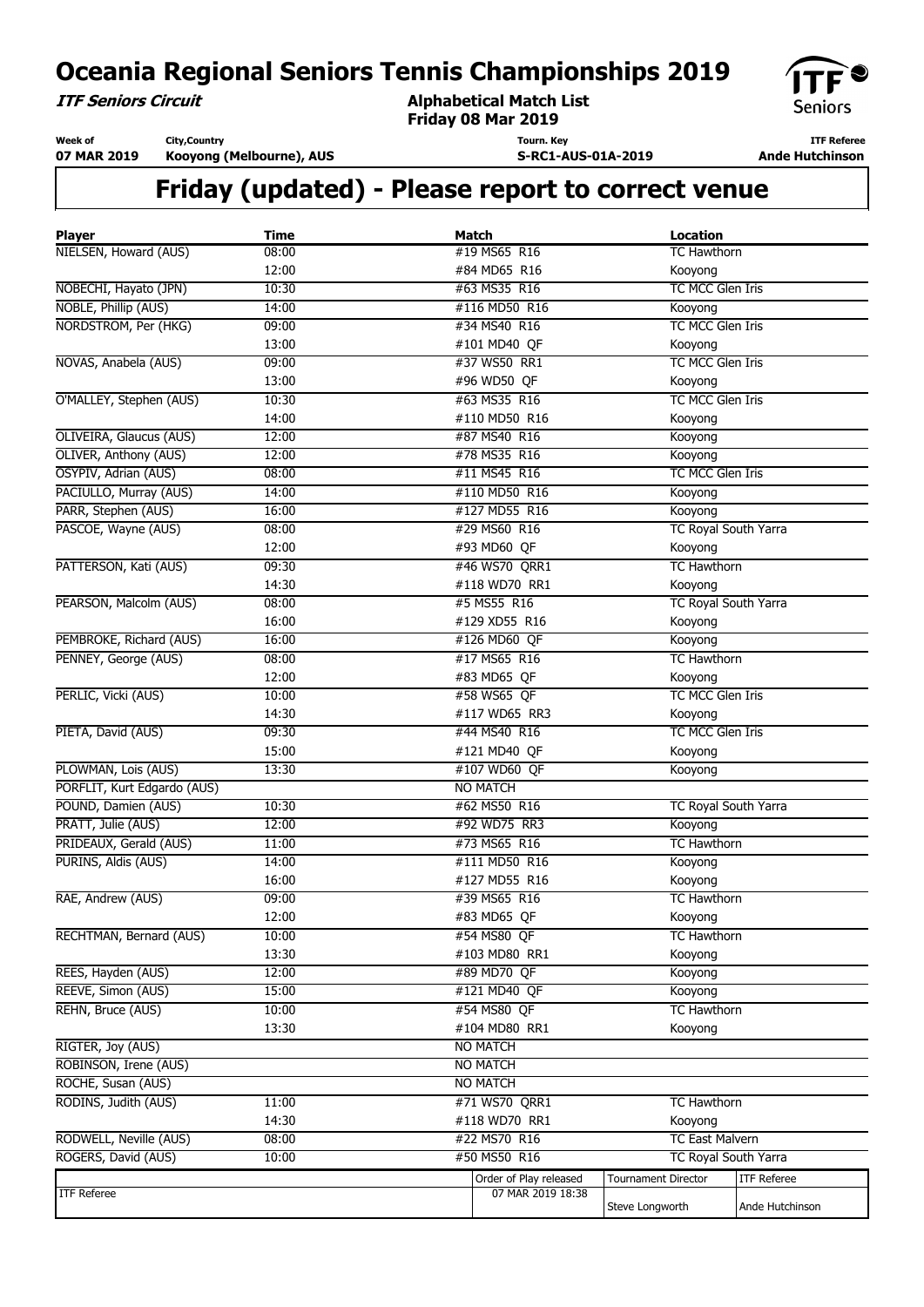**ITF Seniors Circuit**

**Alphabetical Match List Friday 08 Mar 2019**



**Week of 07 MAR 2019 City,Country**

**Kooyong (Melbourne), AUS**

**Tourn. Key S-RC1-AUS-01A-2019**

**ITF Referee Ande Hutchinson** 

| <b>Player</b>                | <b>Time</b> | <b>Match</b>           | <b>Location</b>                                     |                    |
|------------------------------|-------------|------------------------|-----------------------------------------------------|--------------------|
| ROGERS, Joyce (AUS)          |             | <b>NO MATCH</b>        |                                                     |                    |
| ROSS, Craig (AUS)            | 09:00       | #30 MS60 R16           | <b>TC Royal South Yarra</b>                         |                    |
|                              | 12:00       | #93 MD60 QF            | Kooyong                                             |                    |
| RUHOFF, Bernhard (SUI)       | 15:30       | #123 XD55 R16          | Kooyong                                             |                    |
| RUSSELL, Michael (AUS)       | 11:00       | #70 MS50 R16           | <b>TC Royal South Yarra</b>                         |                    |
| SALE, Bill (AUS)             |             | <b>NO MATCH</b>        |                                                     |                    |
| SALISBURY, Shawn (NZL)       | 08:00       | #14 MS45 R16           | TC MCC Glen Iris                                    |                    |
|                              | 14:00       | #112 MD45 R16          | Kooyong                                             |                    |
| SAMMASSIMO, Alfonso (AUS)    | 10:30       | #59 MS45 R16           | <b>TC Hawthorn</b>                                  |                    |
| SAMPSON, Richard (AUS)       | 09:30       | #42 MS40 R16           | TC MCC Glen Iris                                    |                    |
| SATO, Masahiro (JPN)         | 08:00       | #13 MS45 R16           | TC MCC Glen Iris                                    |                    |
|                              | 15:00       | #120 MD45 R16          | Kooyong                                             |                    |
| SCHATZ, Christian (AUS)      | 10:30       | #60 MS50 R16           | TC Royal South Yarra                                |                    |
|                              | 15:00       | #120 MD45 R16          | Kooyong                                             |                    |
| SCHRODER, Bjorn (SWE)        | 13:00       | #97 MS60 R16           | Kooyong                                             |                    |
|                              | 16:00       | #128 MD55 R16          | Kooyong                                             |                    |
| SCOTT, Leanne (AUS)          |             | <b>NO MATCH</b>        |                                                     |                    |
| <b>SCRUTTON, Shane (AUS)</b> | 08:00       | #11 MS45 R16           | <b>TC MCC Glen Iris</b>                             |                    |
| SEBEK, Robert (AUS)          | 14:00       | #116 MD50 R16          | Kooyong                                             |                    |
| SEEMAN, Philip (NZL)         | 08:00       | #3 MS55 R16            | TC Royal South Yarra                                |                    |
|                              | 12:00       | #79 MD55 R16           | Kooyong                                             |                    |
| SHARP, Stephen (AUS)         | 12:00       | #85 MD55 R16           | Kooyong                                             |                    |
|                              | 15:30       | #124 XD55 R16          | Kooyong                                             |                    |
| SIMPSON, June (AUS)          |             | <b>NO MATCH</b>        |                                                     |                    |
| SIVAPRUKSA, Timo (THA)       |             | <b>NO MATCH</b>        |                                                     |                    |
| SMITH, Kenneth (AUS)         | 10:30       | #60 MS50 R16           | TC Royal South Yarra                                |                    |
| SMITH, Penny (NZL)           | 10:00       | #55 WS60 R16           | <b>TC East Malvern</b>                              |                    |
|                              | 13:30       | #106 WD50 QF           | Kooyong                                             |                    |
|                              | 12:00       | #93 MD60 QF            |                                                     |                    |
| SMITH, Thomas (AUS)          |             |                        | Kooyong                                             |                    |
| SMITH, Warren (AUS)          |             | <b>NO MATCH</b>        |                                                     |                    |
| SNOW, Adam (AUS)             | 14:00       | #115 XD35 RR1          | Kooyong<br>TC MCC Glen Iris                         |                    |
| SOUTHERN, Stacey (AUS)       | 10:30       | #66 WS35 QRR3          |                                                     |                    |
| SPINKS, Greg (AUS)           | 11:30       | #76 MS55 R16           | TC Royal South Yarra<br><b>TC Royal South Yarra</b> |                    |
| SPRAGGON, Roger (AUS)        | 09:00       | #32 MS60 R16           |                                                     |                    |
|                              | 15:30       | #125 MD60 R16          | Kooyong                                             |                    |
| STANTON, Gary (AUS)          | 12:00       | #90 MD70 QF            | Kooyong                                             |                    |
| STARK, John (AUS)            | 09:30       | #49 MS70 R16           | <b>TC East Malvern</b>                              |                    |
| STARLING, David (AUS)        | 11:00       | #69 MS50 R16           | TC Royal South Yarra                                |                    |
| STICKA, Graeme (AUS)         | 08:00       | #21 MS65 R16           | <b>TC Hawthorn</b>                                  |                    |
|                              | 12:00       | #84 MD65 R16           | Kooyong                                             |                    |
| STOKES, Peter (NZL)          | 13:30       | #109 MD55 R16          | Kooyong                                             |                    |
| STRUPL, Tony (AUS)           | 08:00       | #9 MS45 R16            | TC MCC Glen Iris                                    |                    |
|                              | 12:00       | #91 MD45 R16           | Kooyong                                             |                    |
| SWAYSLAND, Leanne (AUS)      |             | <b>NO MATCH</b>        |                                                     |                    |
| SWINGLER, Alan (AUS)         | 08:00       | #25 MS75 R16           | <b>TC East Malvern</b>                              |                    |
|                              | 13:00       | #95 MD75 QF            | Kooyong                                             |                    |
| TABUCHI, Kenjiro (JPN)       | 10:30       | #59 MS45 R16           | <b>TC Hawthorn</b>                                  |                    |
|                              | 13:00       | #100 MD45 R16          | Kooyong                                             |                    |
| TAWEEL, Marc (AUS)           | 09:30       | #42 MS40 R16           | TC MCC Glen Iris                                    |                    |
|                              | 13:30       | #108 MD40 QF           | Kooyong                                             |                    |
|                              |             | Order of Play released | <b>Tournament Director</b>                          | <b>ITF Referee</b> |
| <b>ITF Referee</b>           |             | 07 MAR 2019 18:38      |                                                     |                    |
|                              |             |                        | Steve Longworth                                     | Ande Hutchinson    |